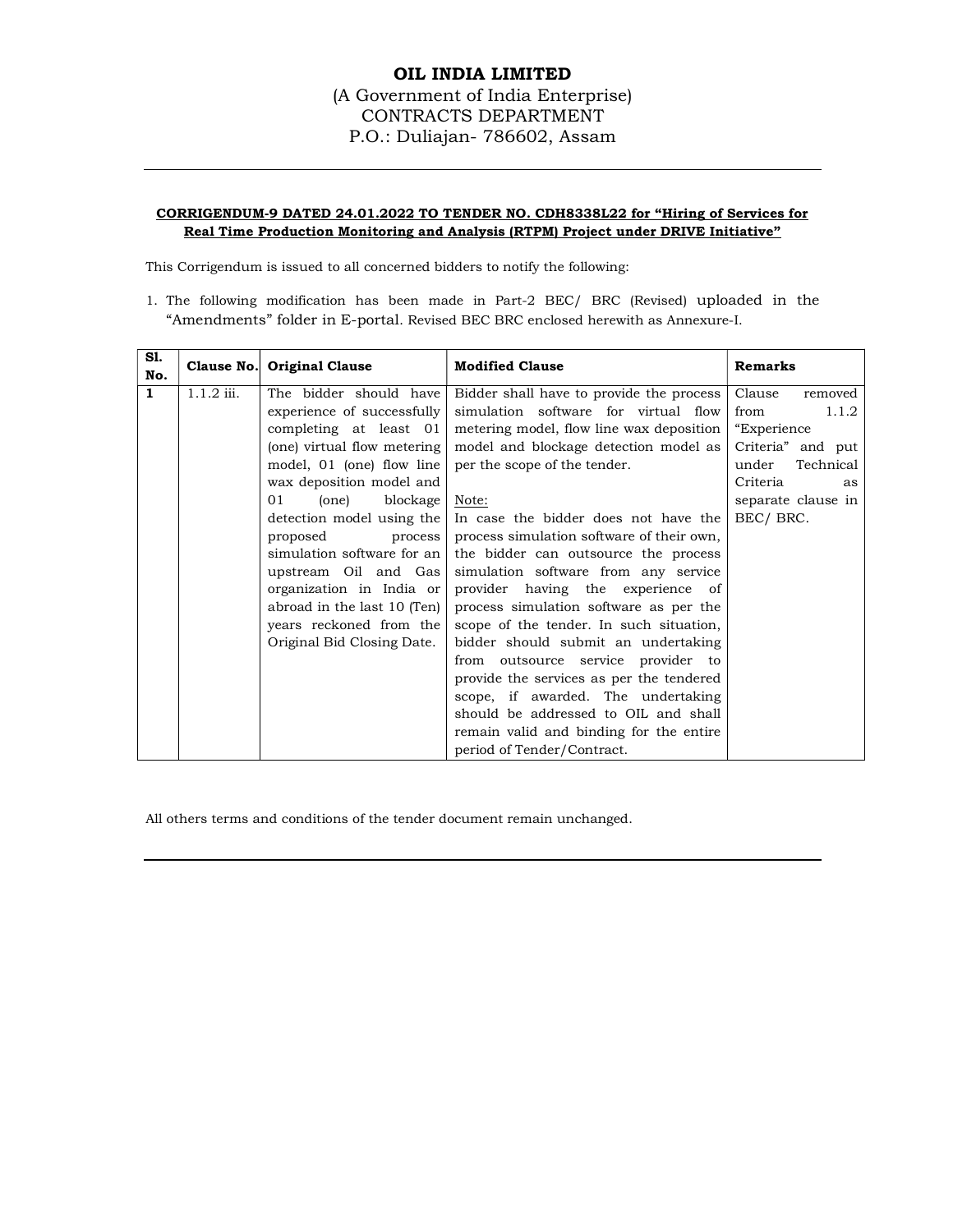## Part-2 REVISED BID EVALUATION CRITERIA (BEC)/BID REJECTION CRITERIA (BRC)

GENERAL CONFORMITY: The bid shall conform generally to the specifications and terms and conditions given in this bid document. Bids shall be rejected in case the services offered do not conform to required parameters stipulated in the technical specifications. Notwithstanding the general conformity of the bids to the stipulated specifications, the following requirements will have to be particularly met by the Bidders without which the same will be considered as non-responsive and rejected.

## 1.0 TECHNICAL CRITERIA

## 1.1.1 The bidder must be incorporated in India and must maintain more than 20% local content (LC) for the offered services to be eligible to bid against this tender.

Regarding calculation of local content and submission of documents during bidding & execution of contracts, provision of Purchase preference policy linked with Local Content (PP-LC) notified vide Letter No. FP-20013/2/2017- FP-PNG dated 17.11.2020 by-MoPNG (including subsequent amendments thereof, if any) shall be applicable.

 If such local content is not maintained during execution of contract, OIL reserves the right to invoke the Performance Securities submitted by the bidding and supporting companies, in addition to resorting to other options as may be deemed appropriate.

Whether **or not** the bidders want to avail PP-LC benefit against this tender, it is mandatory for them to meet the following at the bidding stage:

- (a) Without specifying the unit rates and bid amount in the technical bid, the bidder must provide the **percentage (%) of local content** in their bid, without which the bid shall be summarily rejected being non-compliant.
- (b) The Bidder shall submit an undertaking from the authorised signatory of bidder having the Power of Attorney along with the bid, stating that the bidder meets the minimum LC requirement (above 20%) and such undertaking shall become a part of the contract, if awarded.
- (c) The aforesaid undertaking of the bidder shall also be supported by a certificate from the statutory auditor or cost auditor of the company (in case of companies) or from a practicing cost accountant or practicing chartered accountant (in respect of other than companies) giving the percentage of local content.
- (d) Bidder to submit a copy of their Certificate of Incorporation in India.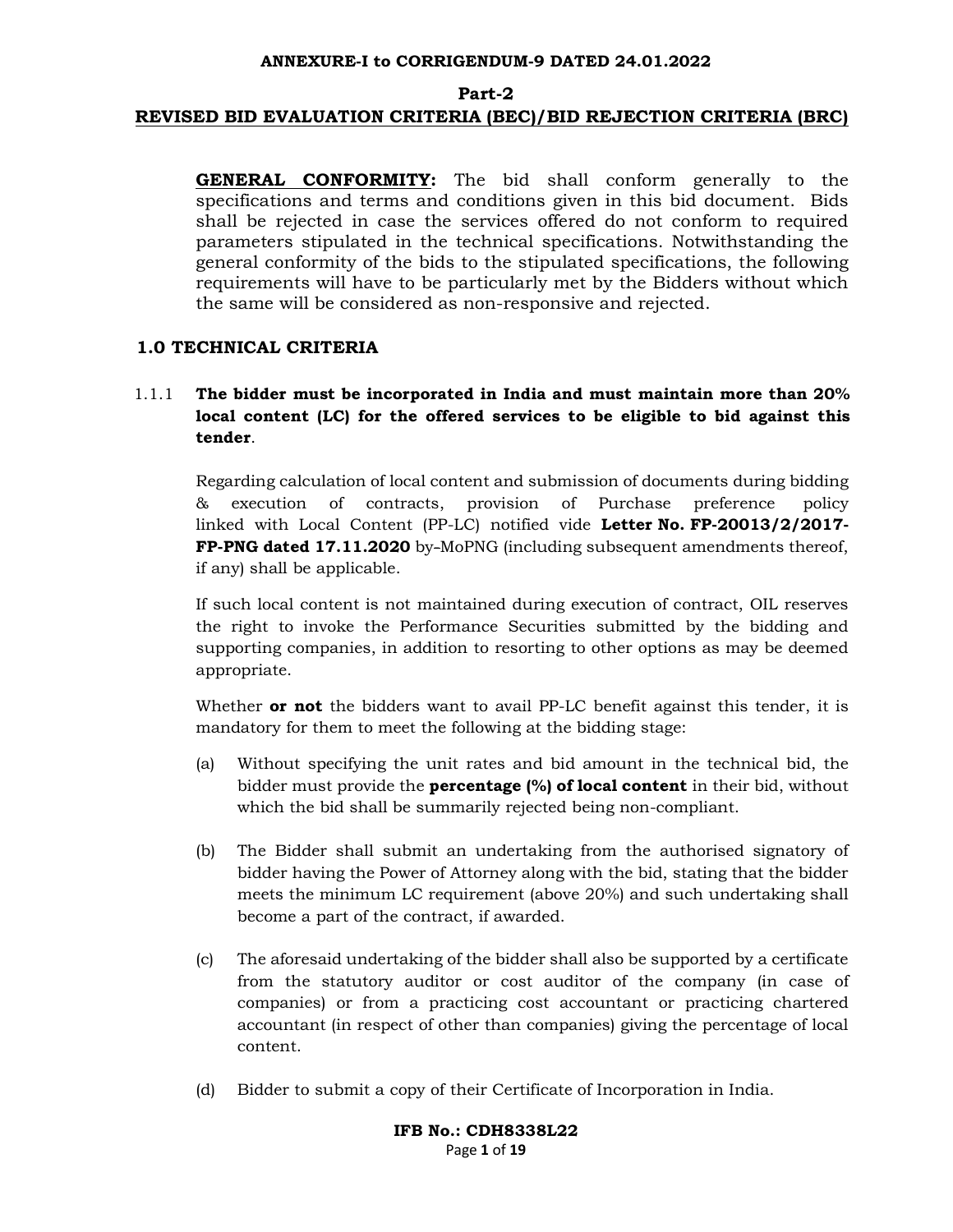#### 1.1.2 EXPERIENCE:

- i. The bidder should have experience of successfully completing atleast one (1) project of supply, installation, and commissioning of field instruments (measuring devices and wireless network devices) in production domain of **upstream Oil & Gas** in India or abroad in the last 10 (Ten) years reckoned from the Original Bid Closing Date.
- ii. The bidder should **either** have experience of successfully completing at least one (1) project of supply, installation, and commissioning of software solution for Production Data Management System or equivalent software comprising of production data management modules in production domain of upstream Oil & Gas in India or abroad in the last 10 (Ten) years reckoned from the Original Bid Closing Date or should have experience of successfully completing at-least one (1) project of supply, installation, and commissioning of process simulation and modelling software solution in production domain of upstream Oil & Gas in India or abroad in the last 10 (Ten) years reckoned from the Original Bid Closing Date.

## Notes to BEC Clause 1.1.2

(A)

- I. For proof of requisite Experience, following documents/ photocopy (selfattested/attested) must be submitted along with the bid:
	- A. Contract document showing details of work
		- AND
	- B. Job Completion Certificate showing:
		- (i) Gross value of job done
		- (ii) Nature of job done and Work order no. / Contract no.
		- (iii) Contract period and date of completion OR
	- C. SES (Service Entry Sheet)/Certificate of Payment (COP) issued by the company indicating the following:
		- (i) Work order no. / Contract no.
		- (ii) Gross value of jobs done
		- (iii) Period of Service
		- (iv) Nature of Service
			- OR
	- D. Any other document(s) which can substantiate the experience
- II. In case the bidder cites the reasons of Non-Disclosure Agreement (NDA) for its inability to submit necessary documents in support of meeting the experience criteria as mentioned above, a certificate, in original, certifying all the required information (Brief scope of the project,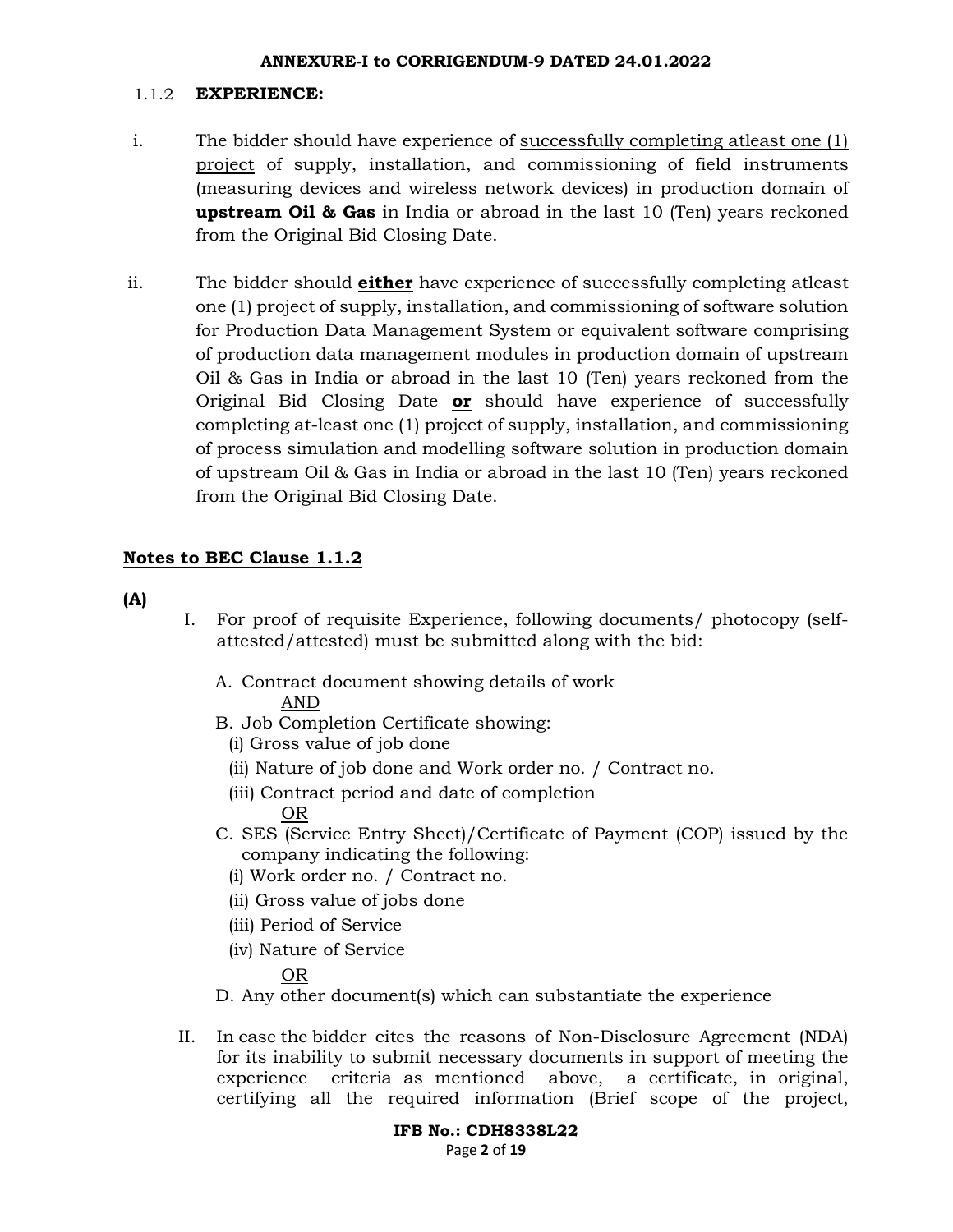Completion date & other details) issued by CEO / CFO / Managing Director/Authorized Signatory of the company along with a declaration that the bidding company is not in a position to submit the required documents owing to the NDA.

- (B) Only Letter of Intent (LOI)/Letter of Award (LOA), or Work Order(s) are not acceptable as evidence.
- (C) Mere award of contract(s) will not be counted towards experience. Successful completion of the awarded contract(s) to the extent of volume & value, as stipulated respectively under Clause Nos. 1.1.2 i. & 1.1.2 ii. will only be treated as acceptable experience.
- (D) Work (as required in Clause Nos. 1.1.2 i. & ii.) executed by a bidder for its own organization/subsidiary cannot be considered as experience for the purpose of meeting BEC.
- (E) Bids submitted for part of the work will be rejected. Bid will be rejected if not accompanied with adequate documentary proof in support of Work experience as mentioned in Clause Nos. 1.1.2 i. & ii.

### (F) Bid from Indian Company/Indian Joint Venture Company with Technical Collaboration/Joint Venture Partner:

In case, the bidder is an Indian Company/Indian Joint Venture Company who does not meet the experience criteria as per Clause No. 1.1.2, may also bid on the strength of Technical Collaborator/Joint Venture Partner provided all the following criteria are met:

- i. The primary bidder who is incorporated in India and maintains more than 20% local content for the offered services as mentioned in Clause No. 1.1.1 above shall **either** have,
	- a) Working experience of Supply, installation, and commissioning of field instruments (measuring devices and wireless network devices) in the production domain of upstream Oil and Gas client in India or abroad in last 10 (ten) years reckoned from the Original Bid Closing Date.

### OR

b) Working experience of supply, installation, and commissioning of software solution for Production Data Management System or equivalent software comprising of production data management modules in production domain of upstream Oil & Gas in India or abroad in the last 10 (ten) years reckoned from the Original Bid Closing Date.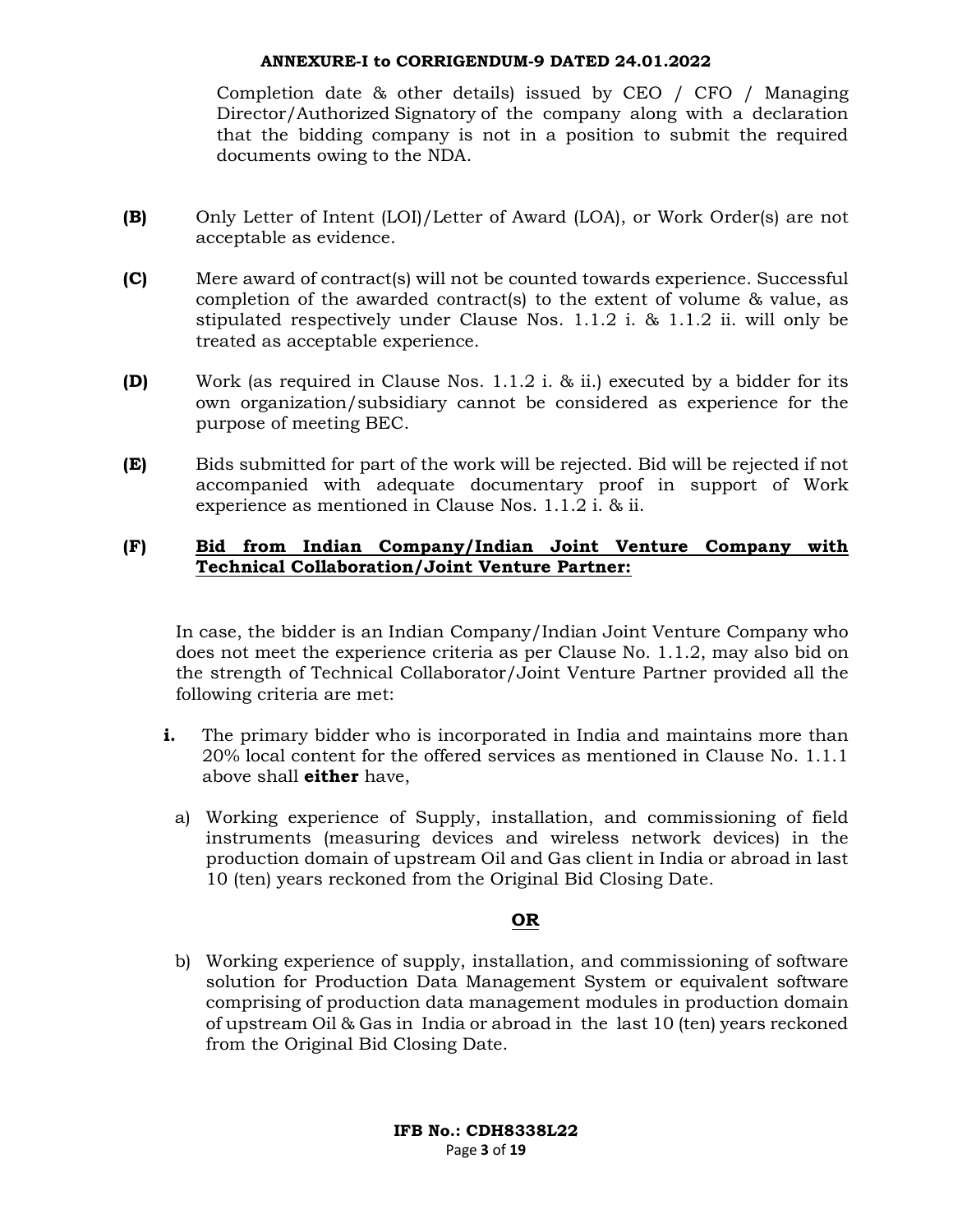#### OR

c) Working experience of supply, installation, and commissioning of process simulation and modelling software solution in production domain of upstream Oil & Gas in India or abroad in the last 10 (ten) years reckoned from the Original Bid Closing Date.

In this regard the primary bidder must submit all relevant documents establishing experience as per Notes to BEC Clause 1.1.2 above.

- i. Only the independent experience of the primary bidder shall be considered for the purpose of this tender. The experience of the primary bidders with other firms/JV partner/subcontracting/under supervision of either client or other professionals will not be qualified.
- iii. The Primary bidder and the Technical Collaborator/Joint Venture Partner on their own shall meet the experience criteria as per Clause No. 1.1.2 above. The experience of the Technical Collaborator /Joint Venture with other firm(s) will not be qualified. In this regard, the documents establishing experience of the Technical Collaborator/Joint Venture Partner shall be submitted as per notes to BEC Clause No. 1.1.2 above.
- iv. Indian bidders quoting based on the strength of technical collaborator/ joint venture partner shall submit a Memorandum of Understanding (MOU)/Agreement with their technical collaborator/ joint venture partner clearly indicating their roles and responsibilities which shall be addressed to OIL and shall remain valid and binding for the entire contract period under this tender.

### Notes to Clause No. 1.1.2 (F):

(i) Any party who is extending support to the bidder by way of entering into Consortium/Joint Venture agreement or MOU with another party shall not be allowed to submit an independent bid against this tender. Under such situation both the bids shall be rejected. Further, all bids from parties with technical collaboration support from the same principal against this tender shall be rejected.

(ii) Number of companies involved in Joint Venture Partnership/Technical Collaboration for bidding should not be more than three including the Subsidiaries, Parent Company.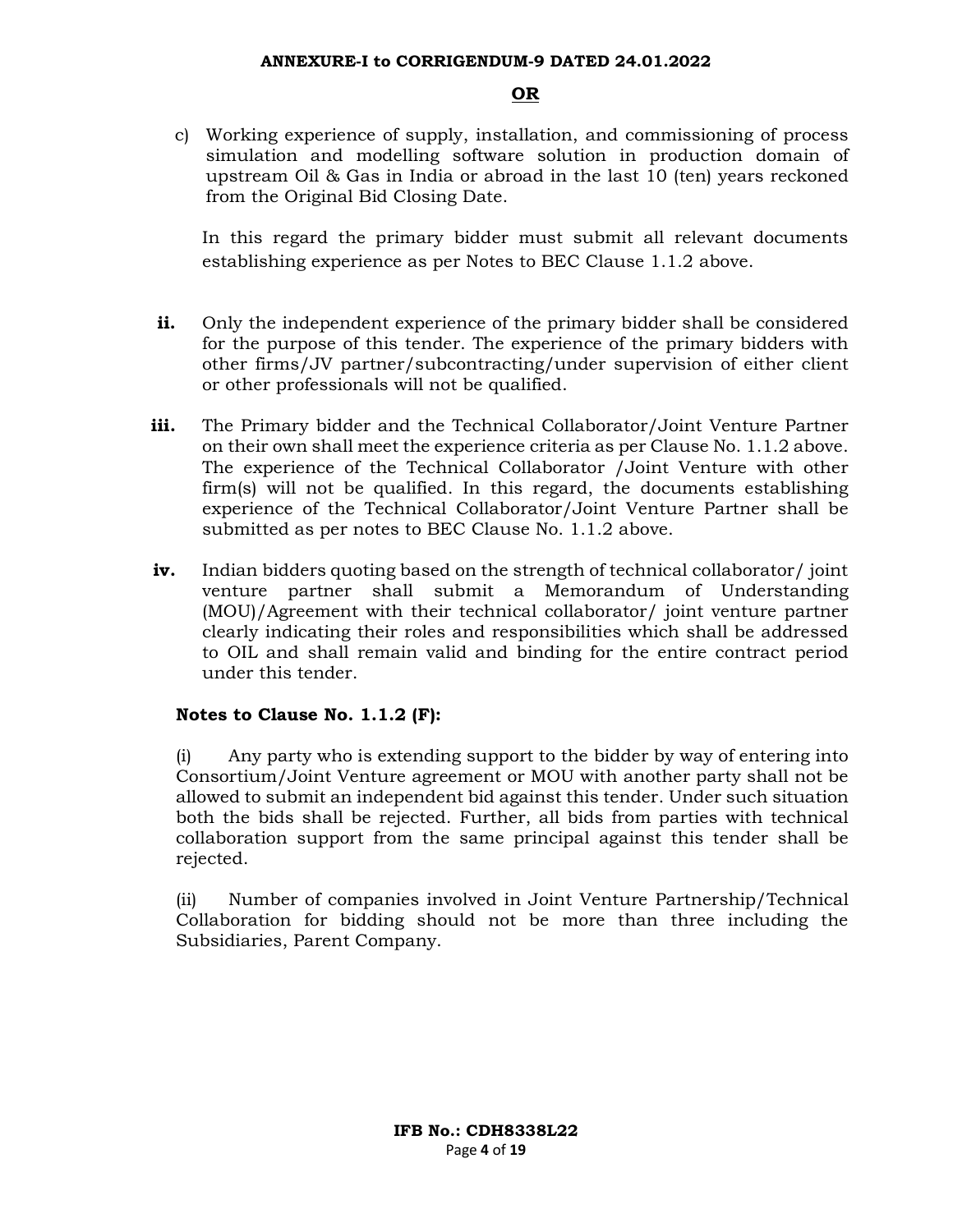## (G) ELIGIBILITY CRITERIA IN CASE BIDS ARE SUBMITTED ON THE BASIS OF EXPERIENCE OF THE PARENT/SUBSIDIARY COMPANY:

Offers of those bidders who themselves do not meet the experience criteria as stipulated in Clause No. 1.1.2 can also be considered provided the primary bidder is incorporated in India and maintains more than 20% local content for the offered services as mentioned in Clause No. 1.1.1 above is a subsidiary company of the parent company **[supporting company**] in which the parent company has 100% stake or parent company can also be considered on the strength of its  $100\%$  subsidiary **[supporting company]**. However, the parent/subsidiary company of the bidder should on its own meet the experience as stipulated in Clause No. 1.1.2 and should not rely for meeting the experience criteria on its sister subsidiary/co-subsidiary company or through any other arrangement like Technical Collaboration agreement.

In case of subsidiary company dependent upon the experience of the parent company or vice-versa with a view to ensure commitment and involvement of the parent/subsidiary company for successful execution of the contract, the participating bidder should enclose an Agreement (as per format enclosed as **Pro forma-N)** between the parent and the subsidiary company or vice-versa and Parent/Subsidiary Guarantee (as per format enclosed as Pro forma-O) from the parent/subsidiary company to OIL for fulfilling the obligation under the Agreement, along with the technical bid.

## (H) ELIGIBILITY CRITERIA IN CASE BID IS SUBMITTED ON THE BASIS OF EXPERIENCE OF SISTER SUBSIDIARY/ CO-SUBSIDIARY COMPANY:

Offers of those bidders who themselves do not meet the technical experience criteria as stipulated in Clause No. 1.1.2 can also be considered based on the experience criteria of their sister subsidiary/ co-subsidiary company within the ultimate parent/ holding company subject to meeting of the following conditions:

i. Provided the primary bidder is incorporated in India and maintains more than 20% local content for the offered services as mentioned in Clause No. 1.1.1 above.

ii. Provided that the sister subsidiary/ co-subsidiary company and the bidding company are both 100% subsidiaries of an ultimate parent/holding company either directly or through intermediate 100% subsidiaries of the ultimate parent/ holding company or through any other 100% subsidiary company within the ultimate/holding parent company. Documentary evidence to this effect to be submitted by the ultimate parent/ holding company along with the technical bid.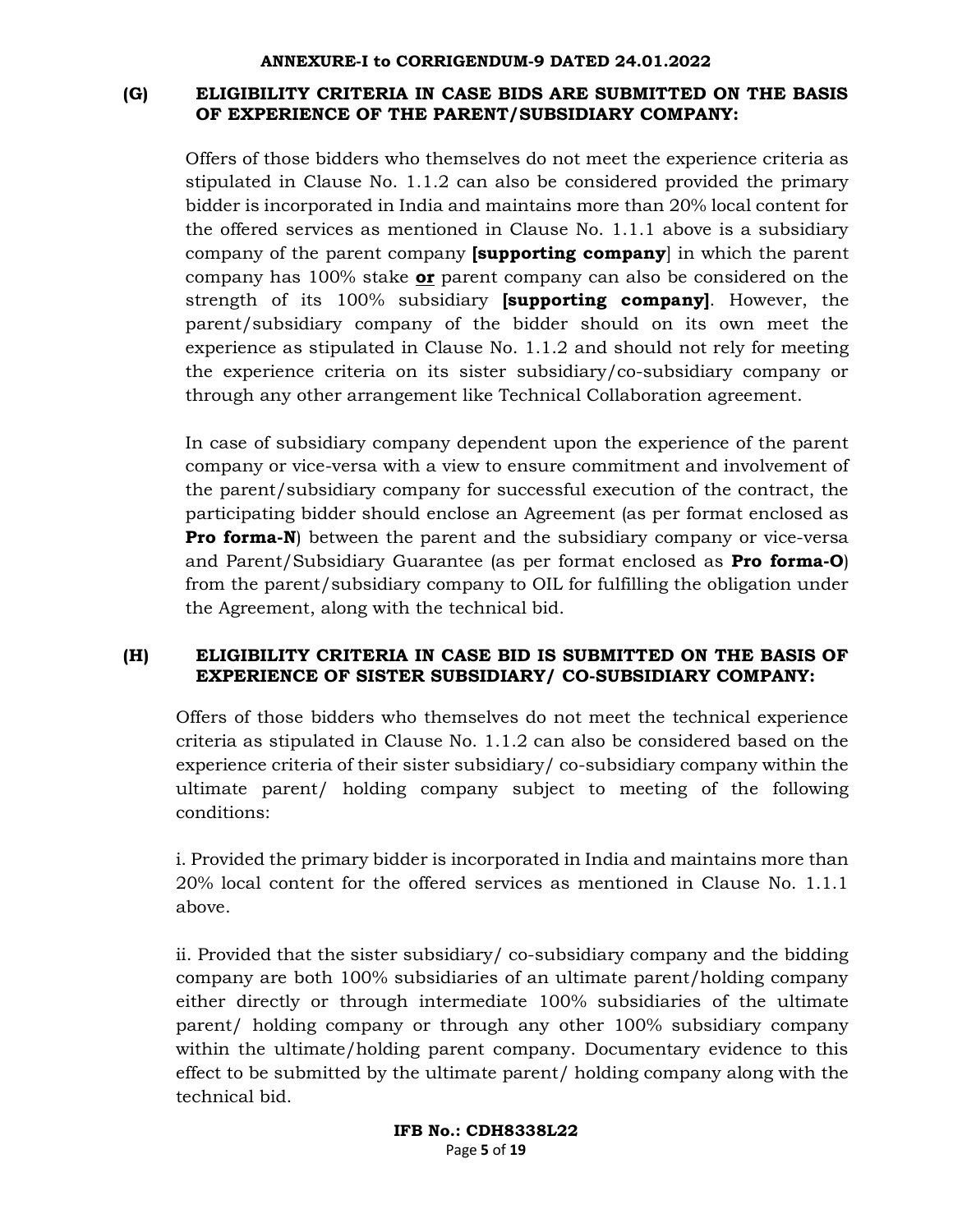iii. Provided that the sister subsidiary/ co-subsidiary company on its own meets the experience criteria stipulated in Clause No. 1.1.2 above and not through any other arrangement like Technical Collaboration agreement etc.

iv. With a view to ensure commitment and involvement of the ultimate parent/holding company for successful execution of the contract, the participating bidder must submit an agreement, as per format furnished (Pro forma-Q), between them, their ultimate parent/holding company, along with the technical bid.

v. In case of contracts involving multifarious activities such as – (a) manufacturing/ supply (b) installation and commissioning (c) servicing and maintenance of any equipment, then in that case, the bidding company can draw on the experience of their multiple subsidiary sister company (ies) / cosubsidiary company (ies) specializing in each sphere of activity, i.e. (a) manufacturing/supply (b) installation and commissioning (c) servicing and maintenance. However, all the sister subsidiary company(ies)/ co-subsidiary company(ies) and the bidding company should be 100% subsidiary company(ies) of an ultimate parent/ holding company either directly or through intermediate 100% subsidiaries of the ultimate parent/ holding company or through any other 100% subsidiary company within the ultimate/ holding parent company.

**Notes to Clause No. (G) & (H)**: In both the situations mentioned above (G & H), following conditions are required to be fulfilled/documents to be submitted:

- (i) Undertaking by the supporting company to provide a performance security (as per format and instructions enclosed as **Proforma-R**), equivalent to 50% of the value of the performance security which is to be submitted by the bidding company, in case the supported bidding company is the successful bidder.
- (ii) Undertaking from the supporting company to the effect that in addition to invoking the performance security submitted by the contractor, the performance security provided by supporting company shall be invoked by OIL due to non-performance of the contractor. Note: In case supporting company fails to submit performance bank guarantee as per (i) above, bid security submitted by the bidder shall be forfeited.
- (iii) In cases where subsidiary/parent/ sister subsidiary / co-subsidiary companies do not have Permanent Establishment in India, the bidding company can furnish Performance Security equivalent to 150% of the value of the Performance Security which is to be submitted by the bidding company.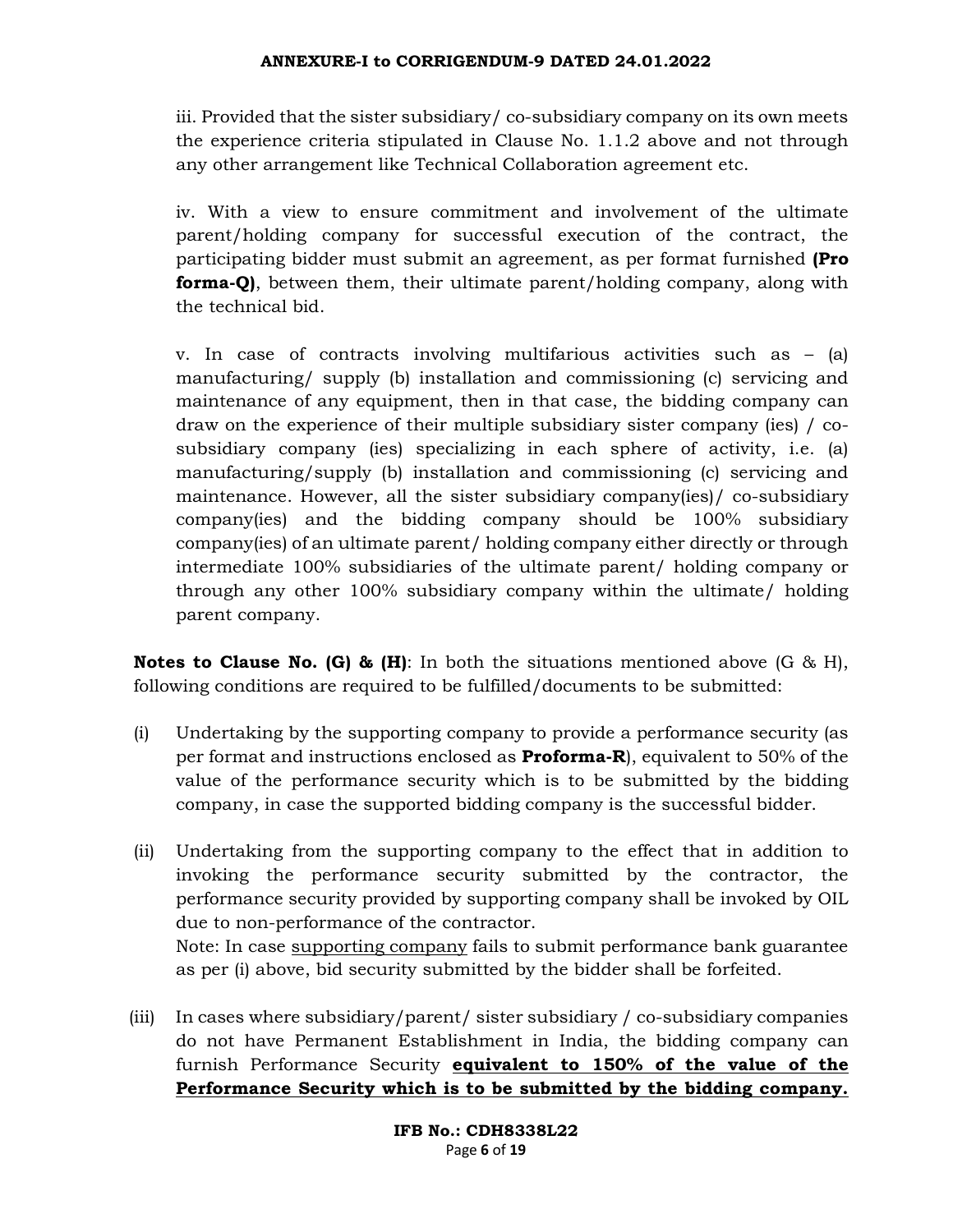In such case bidding company shall furnish an undertaking that their subsidiary/parent/ sister company is not having any Permanent Establishment in India in terms of Income Tax Act of India.

- 1.1.3 Bidders quoting on the technical strength as per clause nos. (F), (G) &  $(H)$ above, should provide the respective services including key personnel during execution of the contract. A declaration as per **Annexure-I** in this respect to be submitted as part of technical bid.
- 1.1.4 The proposed software for Production Data Management System or equivalent solution should have atleast 2 of the following 4 modules/workflows in readily deployable state.
	- (1) Mass & Volumetric Balance system
	- (2) Well Testing,
	- (3) Production Allocation,
	- (4) Event & Deferment Management

In this regard the bidder needs to submit detailed product datasheets selfcertified by the CEO/Country Head / Chief Operating Officer/Authorized Signatory/Partner holding the Power of Attorney of the organization to substantiate the claim.

- 1.1.5 Primary Bidder should take responsibility of provisioning instrumentation, hardware requirements, software requirements and associated licenses along with installation and commissioning services etc. to implement the end-toend solution successfully and to client's satisfaction. In this regard bidder must submit Certificate from CEO/Country Head / Chief Operating Officer/Authorized Signatory/Partner holding the Power of Attorney of the organization as per attached Annexure-II.
- 1.1.6 Bidder should submit a 'No Deviation Certificate' against the functional requirements mentioned in Scope of Work and Special Terms and Condition of the Tender. In this regard, bidder must submit Certificate from CEO/Country Head / Chief Operating Officer/Authorized Signatory/Partner holding the Power of Attorney of the organization as per **Annexure-III**.
- 1.1.7 Bidder should provide an undertaking of providing manpower as per Manpower requirement clause no. 2.5. of the Scope of Work. In this regard, bidder must submit a Certificate from CEO/MD/Authorized Signatory or POA of the organization as per attached **Annexure-IV**.
- 1.1.8 Bidder shall have to provide the process simulation software for virtual flow metering model, flow line wax deposition model and blockage detection model as per the scope of the tender.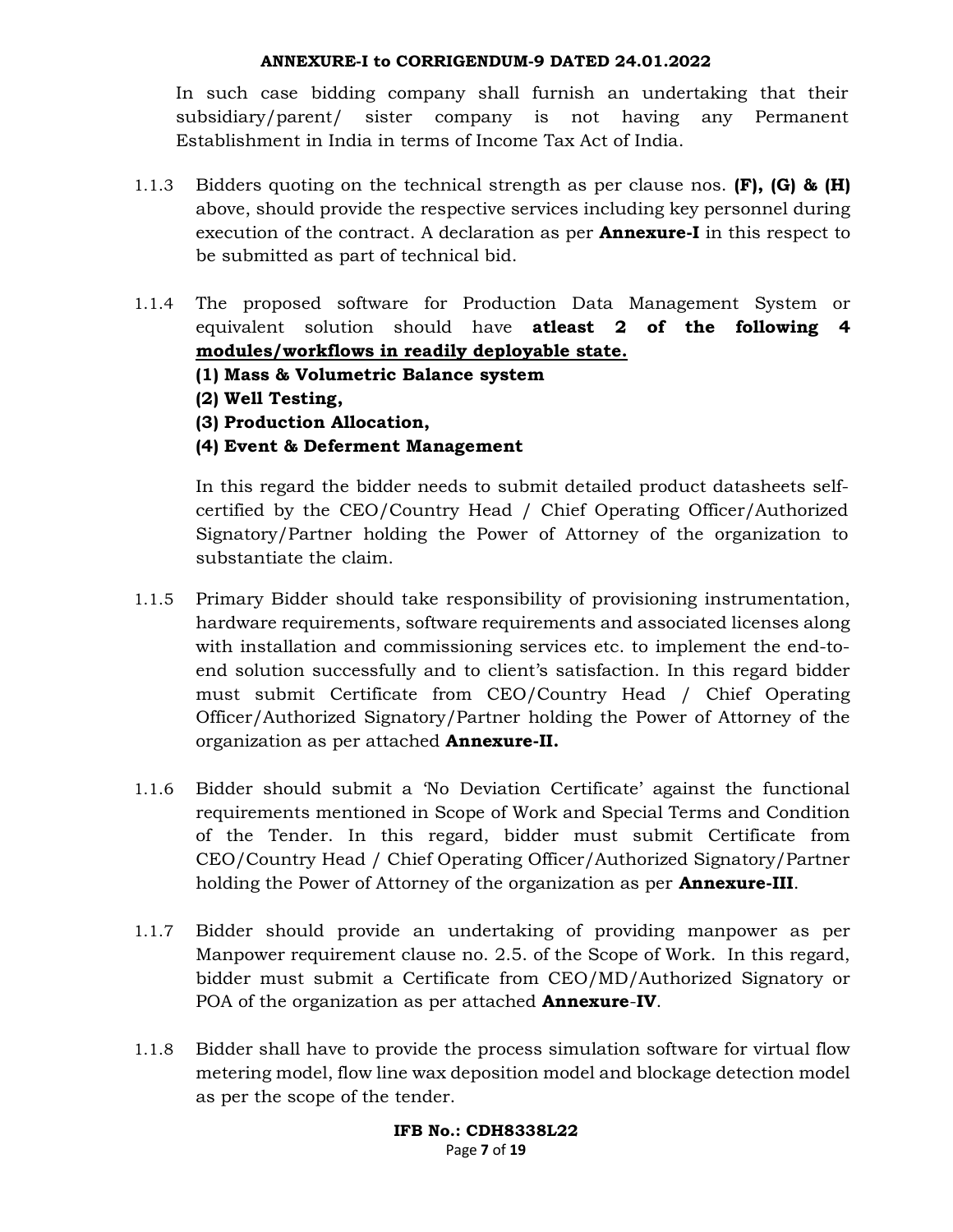## Note to Clause No. 1.1.8:

In case the bidder does not have the process simulation software of their own, the bidder can outsource the process simulation software from any service provider having the experience of process simulation software as per the scope of the tender. In such situation, bidder should submit an undertaking from outsource service provider to provide the services as per the tendered scope, if awarded. The undertaking should be addressed to OIL and shall remain valid and binding for the entire period of Tender/Contract.

## 2.0 FINANCIAL CRITERIA

- 2.1.1 Annual Financial Turnover of the bidder during any of preceding 03 (Three) financial/accounting years from the original bid closing date should be at least ₹ 16,00,00,000.00 (Rupees Sixteen Crore Only).
- 2.1.2 Net worth of bidder must be positive for preceding financial/accounting year. Note: The Net worth to be considered against Clause 2.1.2 above, should be read in conjunction with the definition of Net worth as mentioned in Section 2 (57) of the Companies Act, 2013.

## Notes to BEC Clause 2.0 above:

- a. For proof of Annual Turnover & Net worth, any one of the following documents/photocopies must be submitted along with the bid:
- (i) Audited Balance Sheet along with Profit & Loss account.

### OR

(ii) A certificate issued by a practicing Chartered/Cost Accountant (with Membership Number and Firm Registration Number), as per format prescribed in **Proforma-J**.

Note: Mention of UDIN (Unique Document Identification Number) is mandatory for all Certificates issued w.e.f. February 1, 2019 by Chartered Accountant in Practice.

b. Considering the time required for preparation of Financial Statements, if the last date of preceding financial/accounting year falls within the preceding six months reckoned from the original bid closing date and the Financial Statements of the preceding financial/accounting year are not available with the bidder, then the financial turnover of the previous three financial /accounting years excluding the preceding financial/accounting year will be considered. In such cases, the Net worth of the previous financial/accounting year excluding the preceding financial/accounting year will be considered. However, the bidder has to submit an undertaking in support of the same along with their technical bid as per **Proforma**-T.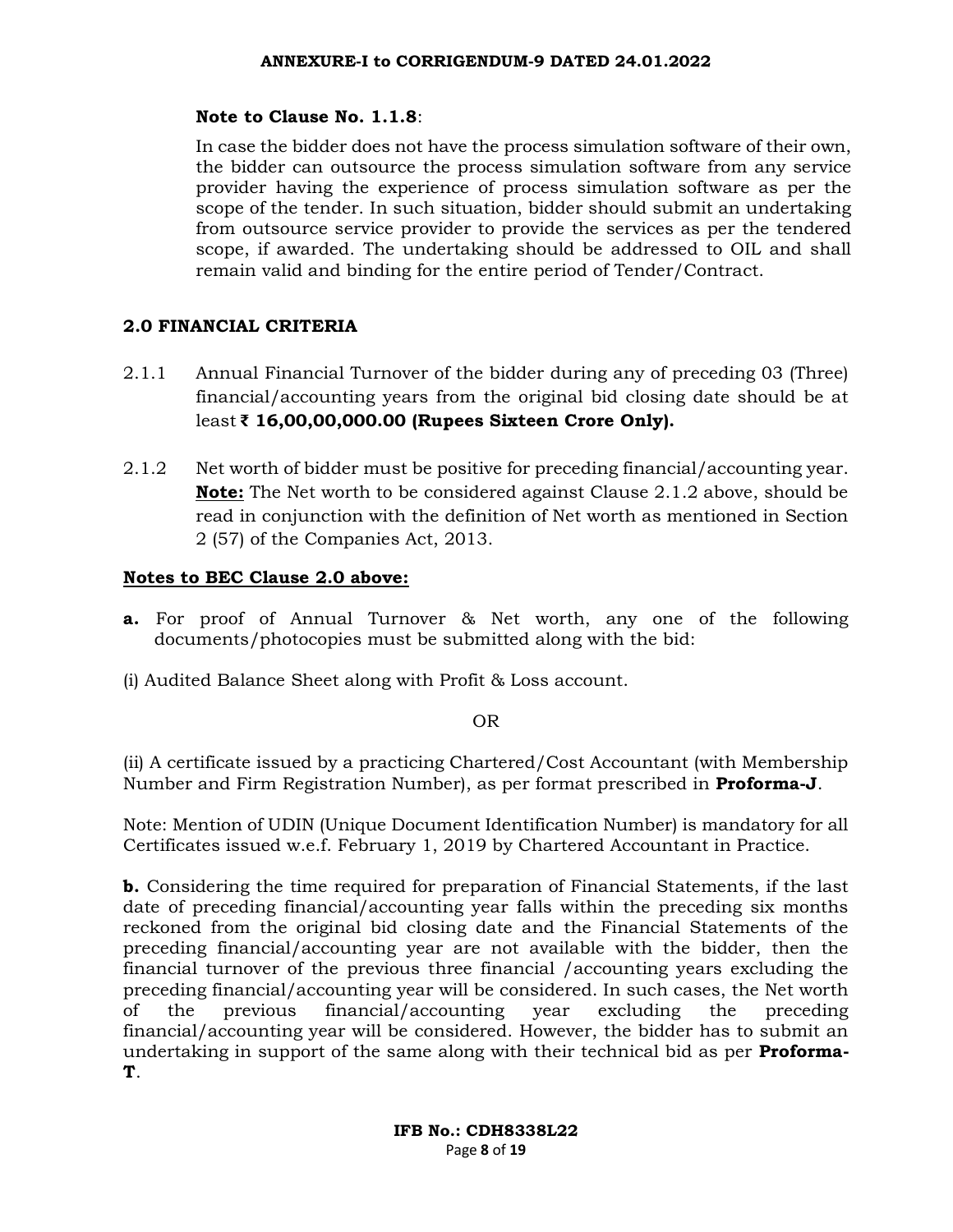c. In case the bidder is a Central Govt. Organization/PSU/State Govt. Organization/Semi-State Govt. Organization or any other Central/State Govt. Undertaking, where the auditor is appointed only after the approval of Comptroller and Auditor General of India and the Central Government, their certificates may be accepted even though FRN is not available. However, bidder to provide documentary evidence for the same.

d. In case the bidder is a Government Department, they are exempted from submission of document mentioned under para a. and b. above.

e. Bid will be rejected if not accompanied with adequate documentary proof in support of Annual turnover and Net worth as mentioned in clause 2.1.1 & 2.1.2 above.

- 2.1.3 In case of bid from Indian Company/Indian Joint Venture Company with Technical Collaboration/Joint Venture partner as per Clause No. (F) under Notes to BEC Clause 1.1.2, the primary bidder shall meet the financial criteria as mentioned in Clause Nos. 2.1.1 and 2.1.2.
- 2.1.4 In case the bidder is a sister subsidiary or co-subsidiary company or subsidiary (should be a 100% subsidiary of the parent/ultimate parent/holding company) who does not meet financial criteria by itself and submits bid based on the financial strength of its parent/ultimate parent/holding company, then following documents need to be submitted along with the technical bid:
	- a) Audited Balance Sheet and Profit Loss Account of the parent/ultimate parent/holding company.
	- b) Corporate Guarantee of parent/ultimate parent/Holding company (as per format enclosed as **Proforma-P**) by the authorized officials.
	- c) Documents to substantiate that the bidder is a 100% subsidiary company of the parent/ultimate/holding parent company.
	- d) Documents proving that net worth of the parent/ultimate parent company is positive for the accounting year preceding the bid closing date.
- 2.1.5 In case the Audited Balance Sheet and Profit & Loss Account submitted along with the bid are in currencies other than INR, the bidder shall have to convert the figures in equivalent INR considering the prevailing conversion rate on the date of Balance Sheet and Profit & Loss Account. A CA certificate is to be submitted by the bidder regarding converted figures in equivalent INR. Else, the Audited Balance Sheet and Profit & Loss Account shall be evaluated by considering the BC selling rate declared by State Bank of India (on the date on which the Audited Balance Sheet and Profit & Loss Account is signed) for conversion to INR.

IFB No.: CDH8338L22 Page 9 of 19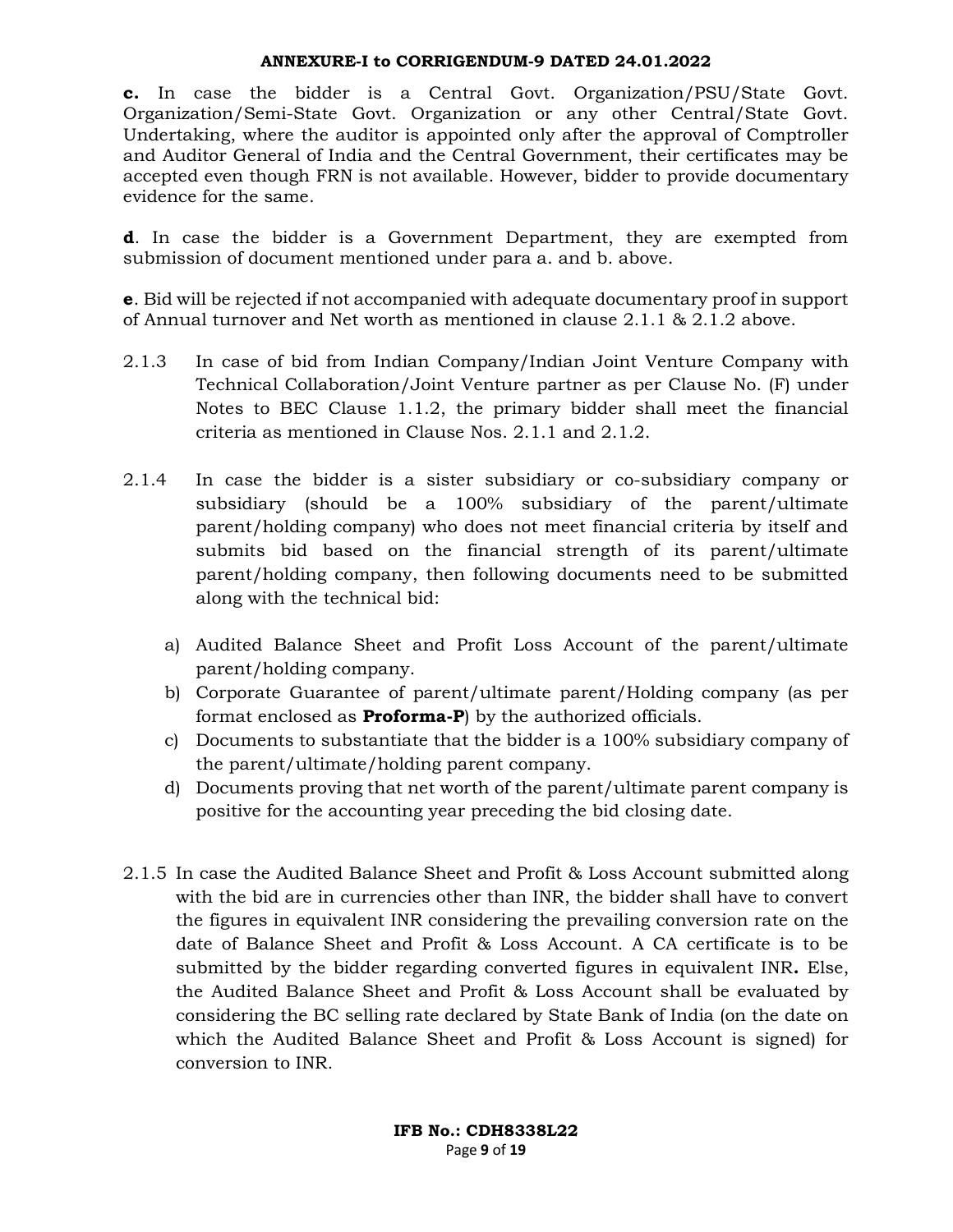NOTES: OIL reserves the right to ask for any Original or other relevant document to verify the certification.

- 3.0 Bids from following types of bidder will not be accepted:
	- Who are in the Holiday list of OIL or its Administrative Ministry, MoPNG.
	- Who are under liquidation, court receivership or similar proceedings.

• Consultant or their subsidiary Company or companies under the management of consultant for execution of the same project for which they are working as consultant.

- Who are undergoing insolvency resolution process or liquidation or bankruptcy proceeding under Insolvency and Bankruptcy Code, 2016 (Code).
- Whose insolvency resolution process or liquidation or bankruptcy proceeding is initiated under the Code at any stage of evaluation of the bid.

In this regard bidder must submit Self-Declaration in format duly certified by CEO/Country Head / Chief Operating Officer/Authorized Signatory/Partner holding the Power of Attorney along with the bid as per **Annexure-V**.

## 4.0 COMMERCIAL EVALUATION CRITERIA:

- 4.1 Bids shall be submitted under single Stage Two Bid System i.e. Technical Bid and Priced Bid separately in the OIL's e-Tender portal. The Technical Bid is to be uploaded as per Scope of Work & Technical Specification of the tender in **"Technical Attachments" Tab** and Priced Bid as per Proforma-B uploaded in the "Notes & Attachments" Tab. Bids shall be rejected outright if the prices are indicated in the technical bids. Bids not conforming to this two-bid system shall be rejected outright.
- **4.2** Bidder shall offer firm prices. Price quoted by the successful bidder must remain firm during the execution of the contract and not subject to variation on any account.
- 4.3 Bids should be valid for a period of 120 (one-hundred twenty) days from actual bid closing date. Bids with shorter validity shall be rejected as being nonresponsive.
- IFB No.: CDH8338L22 **4.4** Bid Security is not applicable against this tender. However, bidders shall submit along with their bid a signed "Bid Security Declaration" (Proforma E) accepting that, if they withdraw or modify their bids during the period of validity; or if they are awarded the contract and they fail to sign the contract; or if they fail to submit performance security before the deadline defined in the

Page 10 of 19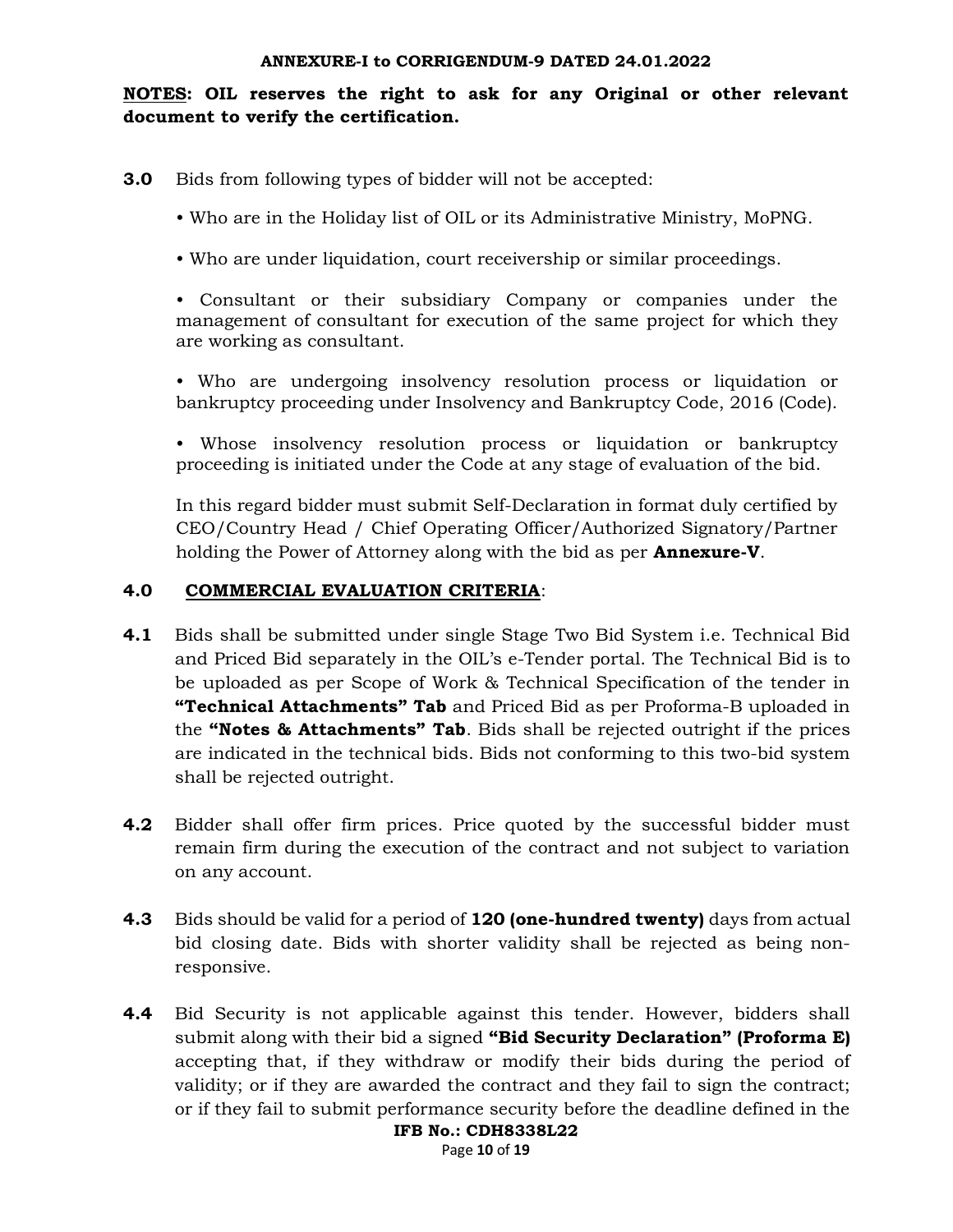NIT; they shall be suspended for a period of two years. This suspension of two years shall be automatic without conducting any enquiry.

- **4.5** The Integrity Pact must be uploaded in OIL's E-Procurement portal along with the Technical Bid digitally signed by the same signatory who digitally signed the Bid i.e. who is duly authorized to sign the Bid. If any bidder refuses to sign Integrity Pact or declines to submit the Integrity Pact, their bid shall be rejected.
- **4.6** Bids received through the e-procurement portal shall only be accepted. Bids received in any other form shall not be accepted.
- **4.7** The bid documents are non-transferable. Bid can only be submitted in the name of the bidder in whose name the User ID and Password have been issued. Unsolicited bids shall not be considered and shall be straightway rejected.
- **4.8** Any physical documents wherever called for, submitted by bidders shall contain no interlineations, white fluid erasures or overwriting except as necessary to correct errors made by the Bidder, in which case such correction shall be initialed by the person or persons who has/have digitally signed the Bid.
- 4.9 Any Bid containing false statement shall be rejected.
- 4.10 Bidders must quote clearly and strictly in accordance with the price schedule outlined in "Price Bid Format" of Bid Document, otherwise the Bid shall be summarily rejected.
- 4.11 Bidders shall quote directly and not through their Agent/ Representative/Retainer/Associate.
- 4.12 Bidder must accept and comply with the following clauses as given in the Bid Document in toto failing which bid shall be rejected:
	- i) Performance Security Clause
	- ii) Taxes Clause
	- iii) Insurance Clause
	- iv) Force Majeure Clause
	- v) Termination Clause
	- vi) Arbitration Clause
	- vii) Liability Clause
	- viii) Withholding Clause
	- ix) Liquidated damages Clause
	- x) Firm price
	- xi) Bid Security Declaration
	- xii) Integrity Pact

IFB No.: CDH8338L22 Page 11 of 19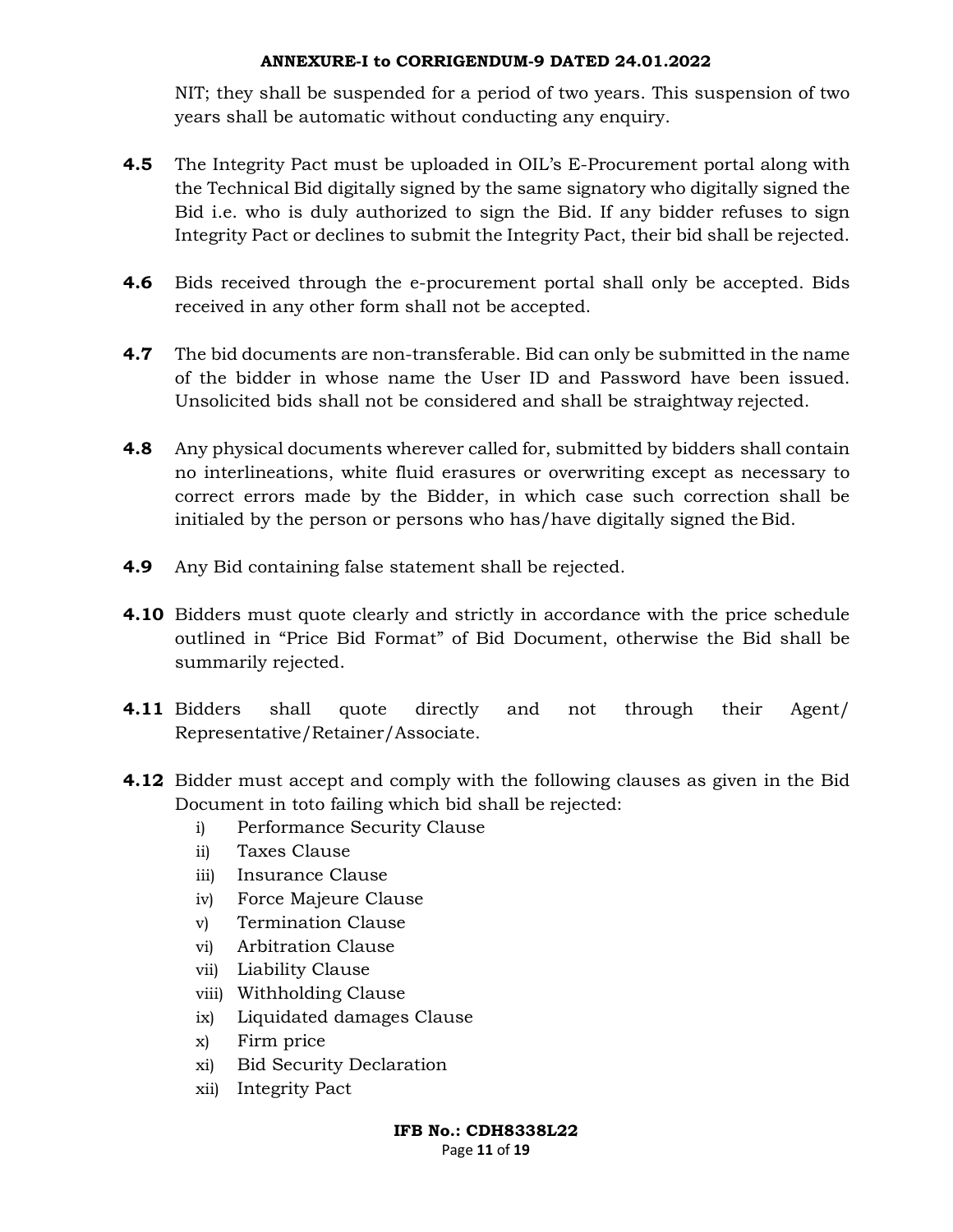## 5.0 PRICE EVALUATION CRITERIA:

The bids conforming to the technical specifications, terms and conditions stipulated in the bidding document and considered to be responsive after subjecting to bid evaluation criteria shall be considered for further evaluation as per the price evaluation criteria given below:

- 5.1 Price bid shall be opened in respect of only the techno-commercially acceptable bidders whose bids have been found to be substantially responsive. A substantially responsive bid is one that meets the terms and conditions of the Tender and/or the acceptance of which bid will not result in indeterminate liability on OIL.
- 5.2 If there is any discrepancy between the unit price and the total price, the unit price shall prevail and the total price shall be corrected. Similarly, if there is any discrepancy between words and figure, the amounts in words shall prevail and shall be adopted for evaluation.
- **5.3** The bidders must quote their rates in the manner as called for vide "Schedule" of Rates" under Section-IV and the summarized price schedule format vide enclosed Proforma-B
- **5.4** The quantities shown against each item in the "Price Bid Format (i.e. in Pro **forma-B)** shall be considered for the purpose of Bid Evaluation. It is, however, to be clearly understood that the assumptions made in respect of the number of days/parameters for various operations are only for the purpose of evaluation of the bid and the Contractor shall be paid on the basis of the actual number of days/parameter, as the case may be.
- 5.5 To ascertain the inter-se-ranking, the comparison of the responsive bids shall be made subject to loading for any deviation. Commercial Bids shall be evaluated taking into account the rates quoted in the **Price Bid Format** as per 'Proforma-B'.

Total Estimated Contract Cost including all Taxes & Duties [including all applicable GST components] and except basic customs duty:

# $T = A + B + C + D+E$

Where,

- $T =$  Total Contract Cost
- A = Total Cost of Instrumentation & Communication Package
- B = Total Cost for System Hardware and Software Package
- C = Total Implementation Charges for RTPM Software Solution
- D = Total Annual Maintenance Charges
- $E =$  Total Manpower and Mobilization Charges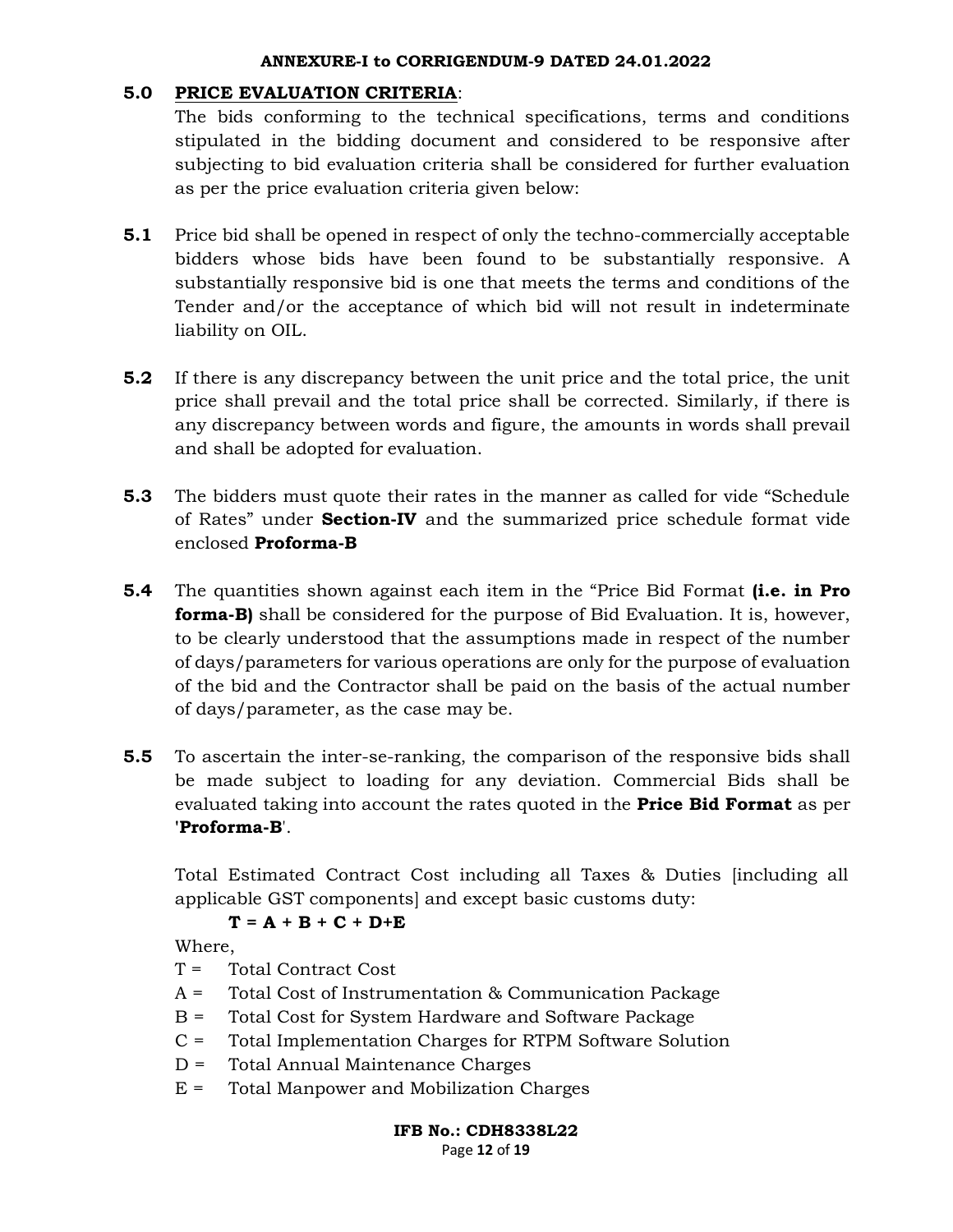- **5.6** Price Bids shall be evaluated on overall lowest cost to OIL (L-1 offer) basis i.e. considering total quoted price for all services including applicable GST (CGST & SGST/UTGST or IGST).
- **5.7** OIL shall prefer to deal with registered bidder under GST. Therefore, bidders are requested to get themselves registered under GST, if not registered yet.

However, in case any unregistered bidder is submitting their bid, their prices shall be loaded with applicable GST while evaluation of bid. Where OIL is entitled for input credit of GST, the same shall be considered for evaluation of bid as per evaluation methodology of tender document.

5.8 Price Bid uploaded without giving any of the details of the taxes (Including rates and amounts) shall be considered as inclusive of all taxes including GST.

When a bidder mentions taxes as extra without specifying the rates & amount, the offer shall be loaded with maximum value towards taxes received against the tender for comparison purposes. If the bidder emerges as lowest bidder after such loading, in the event of order on that bidder, taxes mentioned by OIL on the Purchase Order/Contracts shall be binding on the bidder.

- 5.9 Input Tax Credit on GST (Goods & Service Tax) for this service is NOT available to OIL & the bids shall be evaluated based on total price including GST.
- 5.10 Based on the evaluation of techno-commercially qualified bidders, the job shall be awarded to L-1 bidder.

## 6.0 GENERAL:

- **6.1** In case bidder takes exception to any clause of bid document not covered under BEC, then the Company has the discretion to load or reject the offer on account of such exception if the bidder does not withdraw/modify the deviation when/as advised by company. The loading so done by the Company will be final and binding on the bidders.
- **6.2** To ascertain the substantial responsiveness of the Bid the Company reserves the right to ask the bidder for clarification in respect of clauses under BEC also and such clarifications fulfilling the BEC clauses in toto must be received on or before the deadline given by the Company, failing which the offer will be summarily rejected.
- 6.3 If any of the clauses in the BEC contradict with other clauses of the Bid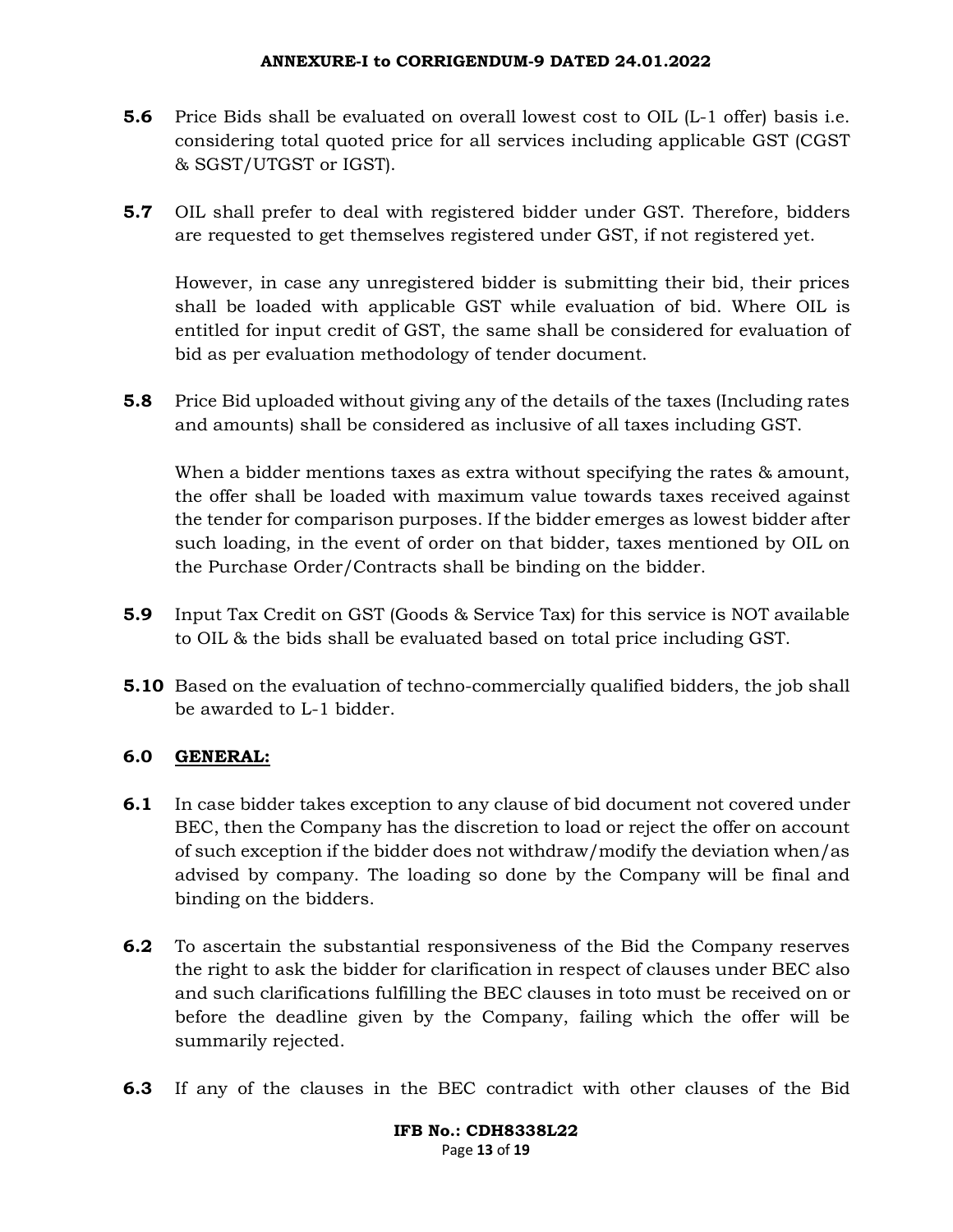Document elsewhere, then the clauses in the BEC shall prevail.

## 7.0 PURCHASE PREFERENCE TO MICRO AND SMALL ENTERPRISES:

- 7.1 Categorisation and various criteria applicable to MSE bidders shall be guided by the Gazette Notification No. CG-DL-E-26062020-220191 dated 26.06.2020 and Amendment vide Gazette Notification No. CG-DL-E-16062021-227649 dated 16.06.2021 issued by MINISTRY OF MICRO, SMALL AND MEDIUM ENTERPRISES. The existing enterprises registered under EM-Part-II or UAM till 30.06.2020 shall continue to be valid only for a period upto 31.12.2021.
- **7.2** In case participating MSEs Quote price within price band of  $L1+15%$ , such MSE shall be considered for award of contract by bringing down their price to L1 price in a situation where L1 price is from someone other than a MSE.
- **7.3** In case of more than one such MSE qualifying for 15% purchase preference, the contract shall be awarded to lowest eligible MSE amongst the MSEs qualifying for 15% purchase preference.
- 7.4 Documentation required to be submitted by MSEs: The bidder claiming as MSE status (MSE-General, MSE-SC/ST, MSE-Woman) against this tender has to submit the following documents for availing the benefits applicable to MSEs:
	- (i) Udyam Registration Number with Udyam Registration Certificate.

OR

(ii) Proof of registration with District Industry Centres or Khadi & Village Industries Commission or Khadi & Village Industries Board or Coir Board or National Small Industries Corporation or Directorate of Handicrafts & Handloom or Udyog Aadhaar registration or registration with any other body specified by Ministry of MSME.

Note: In case bidding MSE is owned by Schedule Caste or Schedule Tribe or Woman entrepreneur, valid documentary evidence issued by the agency who has registered the bidder as MSE owned by SC/ST/Woman entrepreneur should also be enclosed.

**7.5** Provisions such as seeking support from another company by way of technical collaboration, submission of JV/ consortium bid, etc., wherever allowed in the tender document shall be available to all interested bidders including MSEs. In those scenarios, MSEs quoting on the strength of technical collaborators will be eligible for the benefits reserved for MSEs (i.e. exemption from payment of EMD and purchase preference). However, in case of submission of Consortium bids by MSEs, in order to avail the benefits reserved for MSEs (i.e. exemption from payment of EMD and purchase preference), the MSE bidder shall have to rely

> IFB No.: CDH8338L22 Page 14 of 19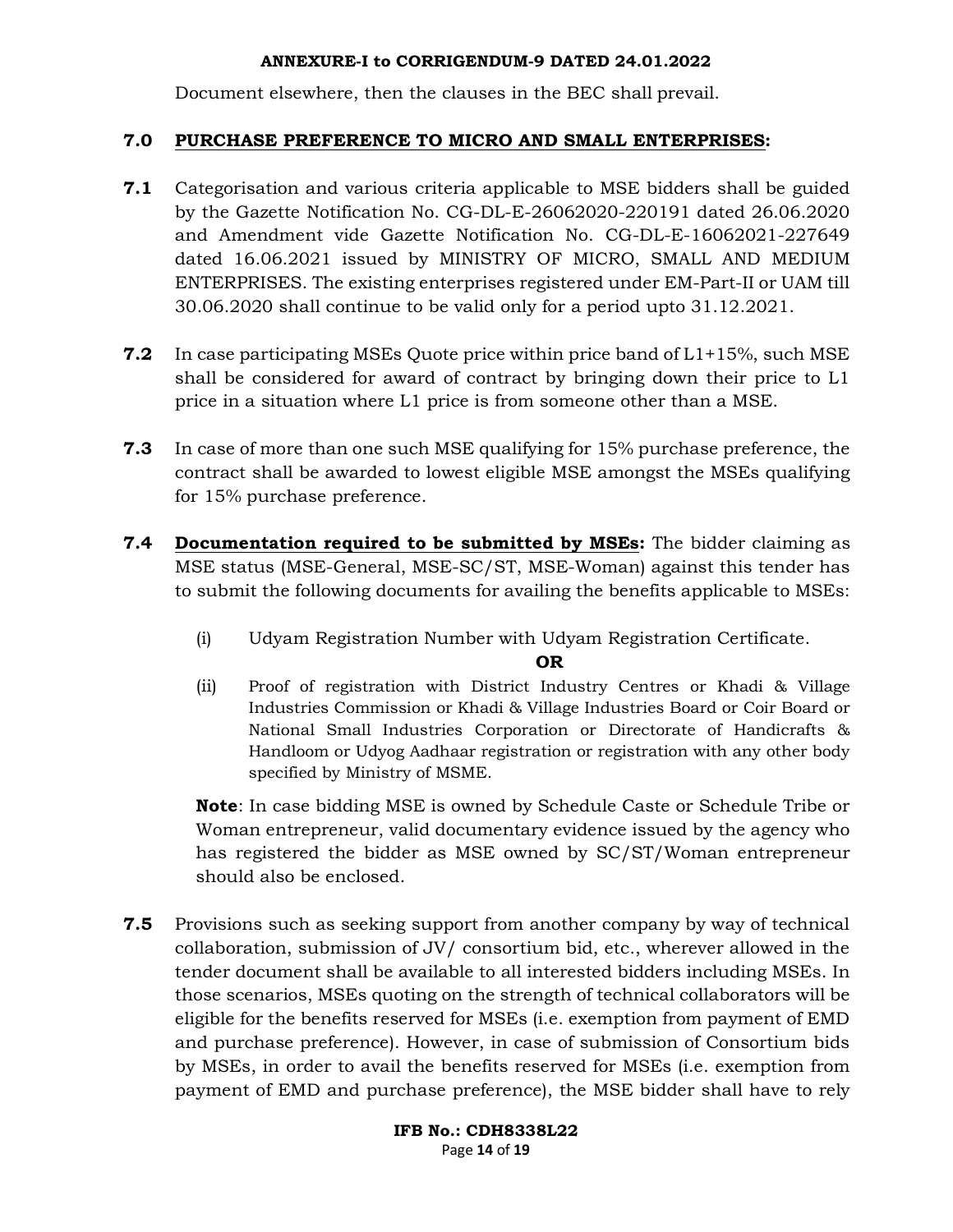on their own strength or on the strength of another MSE only to meet the various tender requirement including technical and financial evaluation criteria. In that case all the members of the Consortium including the leader of the Consortium should be the eligible MSEs. Further, in case of bid from incorporated JVC, in order to avail the above MSE benefits, the bidder i.e. JVC shall have to be MSE.

# 8.0 PURCHASE PREFERENCE POLICY (LINKED WITH LOCAL CONTENT) (PP-LC):

Purchase preference policy-linked with Local Content (PP-LC) - notified vide letter no. FP-20013/2/2017-FP-PNG dated 17th November, 2020 of MoPNG shall be applicable in this tender. [copy of the notification is enclosed as Appendix-I]. Bidders to check the provisions of the Notification and their eligibility to bid and any claim on **Purchase preference.** Purchase preference will be applicable as per the Notification(s) and any amendment thereof.

- 8.1 Bidders seeking benefits, under Purchase Preference Policy (linked with Local Content) (PP-LC) shall have to comply with all the provisions of the **notification** no. FP-20013/2/2017-FP-PNG dated 17th November, 2020 or subsequent amendments, if any.
- 8.2 Where both MSE and PPLC bidder(s) are entitled to Purchase Preference and neither of them is L-1, eligible MSE(s) (in order of ranking among MSEs) shall get preference over eligible PPLC bidder(s) to match their rates with that of L-1 bidder for award of contract. However, if eligible MSE(s) decline(s) to match down the price, then the eligible PPLC bidder(s) in order of ranking among themselves shall be given the opportunity to match down its price to the price of L-1 bidder for award of contract.
- 8.3 Where MSE is already L-1 in the tender evaluation, contract for L-1 portion shall be straightway awarded to MSE, without considering any Purchase Preference for PPLC bidder.
- 8.4 In case L-1 bidder is a PP-LC bidder, purchase preference shall be resorted to MSE bidder as per 'PPP for MSE-Order 2012'.
- 8.5 In case of participation of MSE and LC vendor against the tender, MSE vendor will be given preference over LC bidder to match with L1 bidder as per Public Procurement Policy. MSE vendor will be evaluated with 15% PP and LC vendor will be evaluated with 20% PP as MSE vendor does not have Local Content conditions as per Public Procurement Policy and the PP-LC policy is not applicable for DMEP and MSME.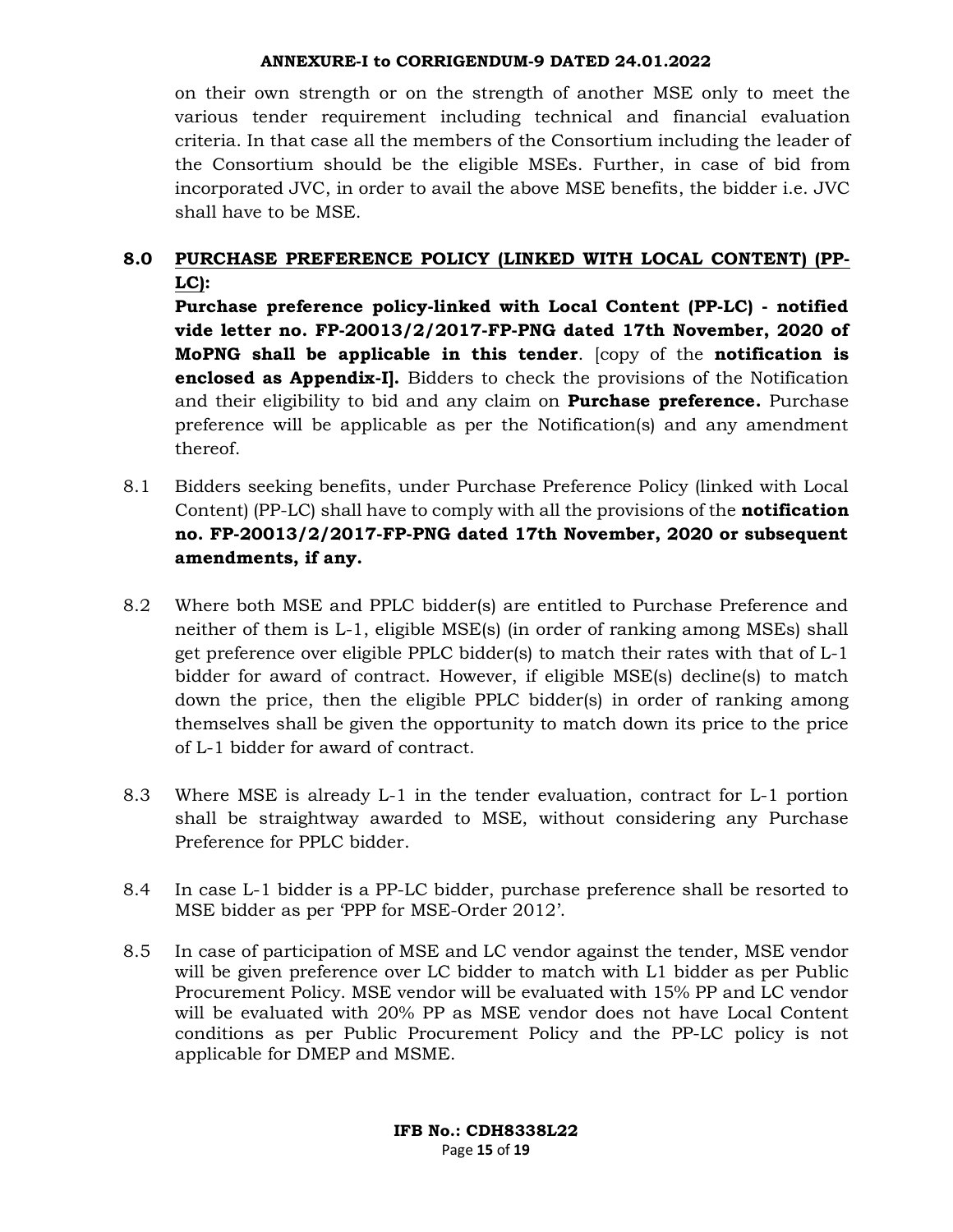# 9.0 VERIFICATION AND CERTIFICATION OF DOCUMENTS BY INDEPENDENT THIRD PARTY INSPECTION AGENCIES:

9.1 Oil India Limited (OIL) has engaged the following 09 (Nine) Independent Inspection Agencies for a period of 04 (four) years with effect from 06.05.2020 to verify and certify various documents required against BEC/BRC of the tender:

| S1.                       | Name of                    | <b>Contact E-mail ID</b>               |  |  |
|---------------------------|----------------------------|----------------------------------------|--|--|
| No.                       | Independent                |                                        |  |  |
|                           | <b>Inspection Agency</b>   |                                        |  |  |
| i.                        | M/s. RINA India Pvt.       | a. ssdarina.org                        |  |  |
|                           | Ltd.                       | b. Andrea.Vattuone@rina.org            |  |  |
|                           |                            |                                        |  |  |
| ii.                       | M/s. Dr. Amin              | a. rkjain@rcaindia.net                 |  |  |
|                           | Controllers Pvt. Ltd.      | b. info@rcaindia.net                   |  |  |
| iii.                      | M/s. Germanischer          | a. mangesh.gaonkar@dnvgl.com           |  |  |
|                           | Llyod Industrial           |                                        |  |  |
|                           | Services GmbH (DNV         |                                        |  |  |
|                           | GL-Oil & Gas)              |                                        |  |  |
| iv.                       | M/s. TÜV SÜD South         | a. Jaimin. Bhatt@tuv-sud.in            |  |  |
|                           | Asia Pvt. Ltd.             | b. sanjaykumar.singh@tuv-sud.in        |  |  |
|                           |                            | c. Pankaj.Narkhede@tuv-sud.in          |  |  |
|                           |                            | d. Ajit. Yadav@tuv-sud.in              |  |  |
| v.                        | M/s. IRCLASS               | a. abhishek.singh@irclass.org          |  |  |
|                           | Systems and                | b. pradeep.bansal@irclass.org          |  |  |
|                           | <b>Solutions Private</b>   | c. Asim.Hajwani@irclass.org            |  |  |
|                           | Limited                    | d. Amit.Ketkar@irclass.org             |  |  |
|                           |                            | e. industrial_services@irclass.org     |  |  |
| vi.                       | M/s. Gulf Llyods           | a. contact@gulflloyds.com              |  |  |
|                           | <b>Industrial Services</b> | b. bbhavsar@gulfllyods.com             |  |  |
|                           | (India) Pvt. Ltd.          | c. inspection@gulflloyds.com           |  |  |
|                           |                            | d. gulflloyds.india@gmail.com          |  |  |
| vii.                      | M/s. TUV India             | a. salim@tuv-nord.com                  |  |  |
|                           | Private Limited            | b. delhi@tuv_nord.com                  |  |  |
| viii.                     | M/s. TÜV Rheinland         | a. Shailesh.Deotale@ind.tuv.com        |  |  |
|                           | (India) Pvt. Ltd.          | b. ravi.kumar@ind.tuv.com              |  |  |
|                           |                            | c. rupeshkumar.singh@ind.tuv.com       |  |  |
|                           |                            | d. Neeraj.Chaturvedi@ind.tuv.com       |  |  |
| ix.                       | M/s. Bureau Veritas        | a. udit.chopra@bureauveritas.com       |  |  |
|                           | (India) Private            | b. vishal.sapale@bureauveritas.com     |  |  |
|                           | Limited                    | c. dinesh.sukhramani@bureauveritas.com |  |  |
|                           |                            | d. p.sridhar@bureauveritas.com         |  |  |
| <b>IED No. CDU0220120</b> |                            |                                        |  |  |

IFB No.: CDH8338L22 Page 16 of 19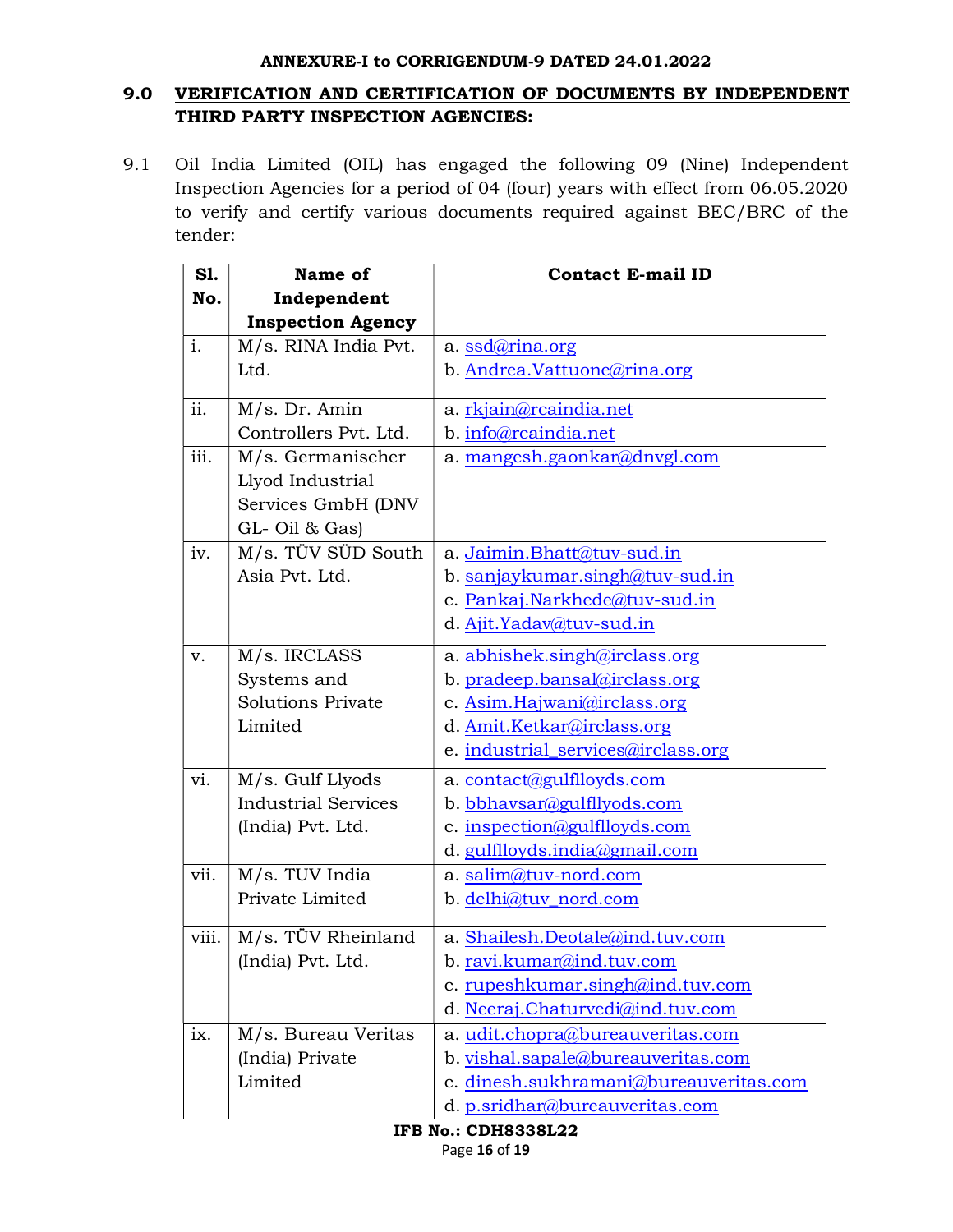| e. hariprasad.jhawar@bureauveritas.com    |
|-------------------------------------------|
| f. amit.shaw@bureauveritas.com            |
| g. business.support@bureauveritas.com     |
| h. labhanshu.sharma@bureauveritas.com     |
| i. pramodkumar.yadav@bureauveritas.com    |
| j. sonal.lad@bureauveritas.com            |
| k. bvindia.corporate@in.bureauveritas.com |

- 9.2 The Bidders have to get verified and certified the various documents required against BEC/BRC of the tender by anyone of the above Independent Inspection Agencies and submit the duly certified Inspection Certificate by the Inspection Agencies along with the Technical Bid of the Tender. All Charges of the Thirdparty Independent Inspection Agencies towards verification of bidder's documents and certification thereof shall be borne by the respective bidders and Payments on account of above inspection, verification and certification shall be made directly by the Bidder to the Inspection Agency(s). OIL will not be responsible for any payment dispute between Bidders and Third Party Inspection Agencies.
- 9.3 As mentioned above, Bidder(s) have to submit the verified documents along with the Technical Bids. Bid submitted with un-verified supporting documents shall not be considered. However, in case a bidder submits its bid alongwith all relevant supporting documents as per BEC/BRC without getting all/some of them verified by the designated Independent Inspection agency, such bid can be provisionally considered provided it is accompanied by an Undertaking by the Bidder on their official letterhead to submit the duly verified copies/verification certificate within 07 (Seven) days of bid opening. Company will neither send any reminder nor seek any clarification in this regard from such bidders, and the bid will be rejected outright if the bidder fails to submit the verified copies/verification certificate within 07 (Seven) days of bid opening at its own risk and responsibility.
- 9.4 The methodology of inspection/ verification of documents followed by the agencies is broadly as under but not limited to:
	- (a) It is obligatory on the part of the interested Bidders, who choose to participate against the tender, to understand the tender requirements in entirety and the requisite documents sought for in support of the Bid Rejection & Bid Evaluation Criteria (BEC/BRC) mentioned in the tender in particular. The Bidder must produce all the appropriate documents before any of the OIL's empaneled third party certifying agencies for verification/certification. Neither OIL nor the third party certifying agency shall be held accountable in any manner regarding the choice of documents by the bidder for verification. Therefore, getting the appropriate documents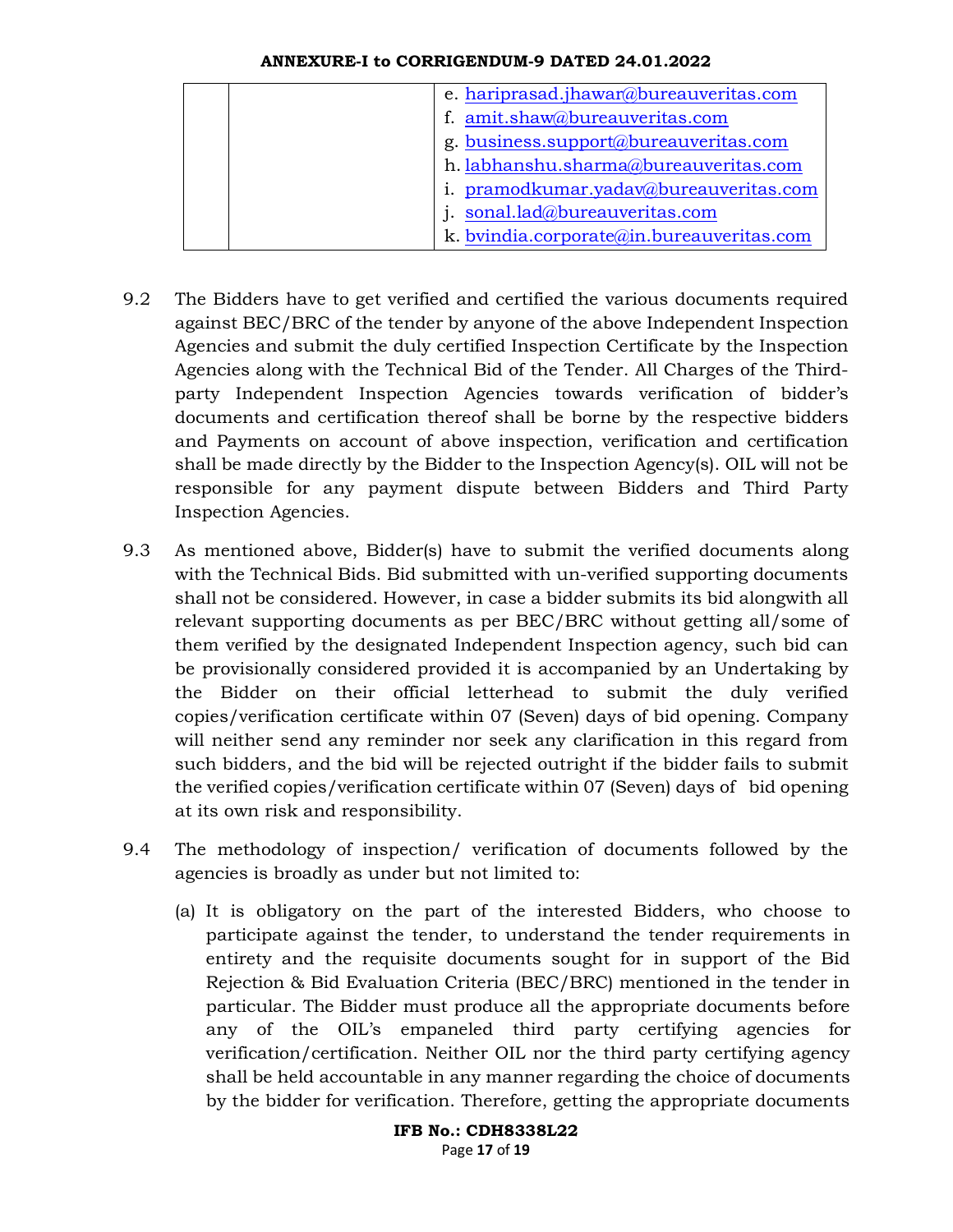inspected/verified by the agency in support of BEC/BRC clauses is the sole responsibility of the Bidder.

- (b) The prospective bidder shall contact any of the empaneled inspection agencies. The agency shall go through the Tender Document, especially the requirements of BEC/BRC and list the documents to be verified. They shall depute their qualified/competent inspector to the Bidder's premises to check the original documents and certify the copies which the bidder shall submit along with their bids. OIL will reserve the right to ask the inspection agencies to verify the documents with source, if required **at no extra cost** to OIL. Verification of documents by OIL"s empaneled third party agency shall not automatically make the bidder eligible for award of contract.
- (c) Verification of documents (but not limited to) are normally categorized as under:
	- i. General Requirement:
		- Check Bidder's PAN Card
		- Check Bidder's GST Certificate
		- Check ITR of company
		- Check Bidder's Certificate of Incorporation Domestic Bidder.

## ii. Additional Documents : (If applicable against the tender)

- Joint Ventures Agreements To cross-check with JV Partners
- Consortium Agreements To cross-check with Consortium Partners
- Holding/Parent/Subsidiary/Sister Subsidiary/Co-Subsidiary Company – To check the Share Holding pattern

## iii. Technical Criteria

 To check Experience Proof- Completion Certificates, Reference contact verification, Original Work Order/Contract Copy and any other document(s), if called for vide BEC/BRC of the Tender.

## iv. Financial Criteria

- Check and verify Audited Balance Sheet/CA certificate
- To check the Line of Credit, if incorporated in the tender.

### Notes:

(i) If any documents LOI/LOA/Contracts etc. are submitted towards BEC/BRC experience criteria issued by Oil India Limited, such documents need not be verified by TPI agency.